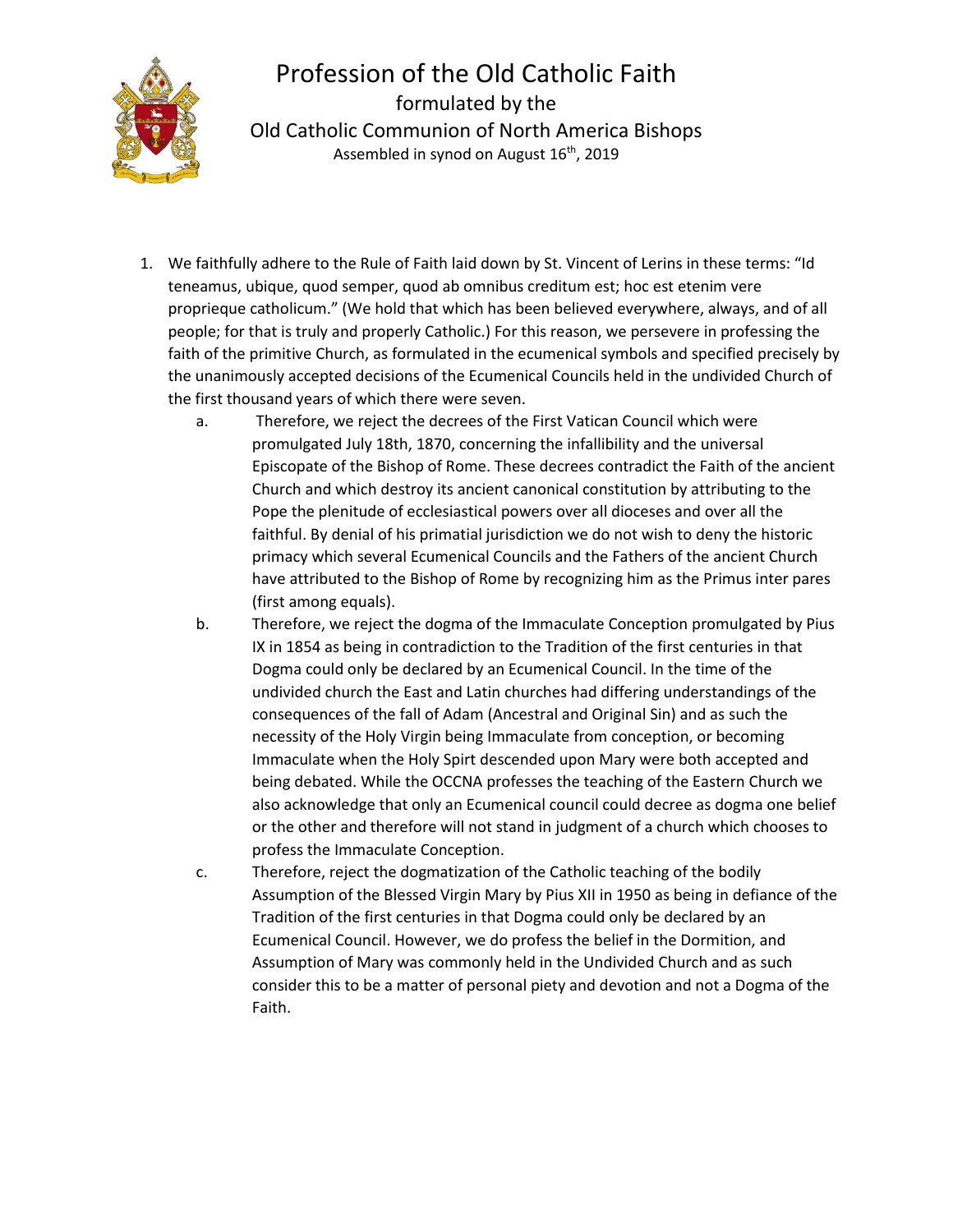

## Profession of the Old Catholic Faith formulated by the Old Catholic Communion of North America Bishops Assembled in synod on August 16<sup>th</sup>, 2019

- 2. We believe that what defines Catholicism as a religion is the Nicene Creed, and the different ways of its interpretation constitutes a denomination within the catholic religion. Old Catholicism is defined by the apostolic interpretation of the definition of catholic, not in the sense of universality, but based on a qualitative action that embodies the concept of a total love, (1 Corinthians 13) as depicted by the price paid on the cross for our salvation, by our Lord Jesus Christ. (Galatians 3:13-15)
- 3. Considering that the Holy Eucharist has always been the true central point of Catholic worship, we consider it our right to declare that we maintain with perfect fidelity the ancient Catholic doctrine concerning the Sacrament of the Altar, by believing that we receive the Body and Blood of our Saviour Jesus Christ under the species of bread and wine. The Eucharistic celebration in the Church is neither a continual repetition nor a renewal of the expiatory sacrifice which Jesus offered once for all upon the Cross: but it is a sacrifice because it is the perpetual commemoration of the sacrifice offered upon the Cross, and it is the act by which we represent upon earth and appropriate to ourselves the one offering which Jesus Christ makes in Heaven, according to the Epistle to the Hebrews 9:11-12, for the salvation of redeemed humanity, by appearing for us in the presence of God (Heb. 9:24). The character of the Holy Eucharist being thus understood, it is, at the same time, a sacrificial feast, by means of which the faithful, in receiving the Body and Blood of our Saviour, enter into communion with one another (1 Cor. X. 17).
	- a. As in the Early Church the Old Catholic Church teaches that every bishop, "the living icon of Christ," and his flock constitute the Church in a certain place; or, as St. Ignatius the God-bearer says, the Church of Christ is in the bishop, his priests and deacons, with the people, surrounding the Eucharist in the true faith. All bishops and their flocks so constituted, together composing the One, Holy, Catholic and Apostolic Church. In other words, there can be no Church without a bishop, no bishop without the Eucharist, and no bishop or Eucharist without the true faith, the Apostolic Faith, "the faith once delivered to the saints." (Jude 3) "The Church is in the bishop and the bishop in the Church," wrote St. Cyprian of Carthage.
	- b. Also, there can be no Church without the Eucharist, the Sacrament of unity, because the Church is formed through it. The Body and Blood of Christ unites the Faithful to God: This fellowship or koinonia is the whole purpose of Christianity. At the same time, there can be no Eucharist - and no other Mysteries - without a bishop who teaches the true faith to the baptized.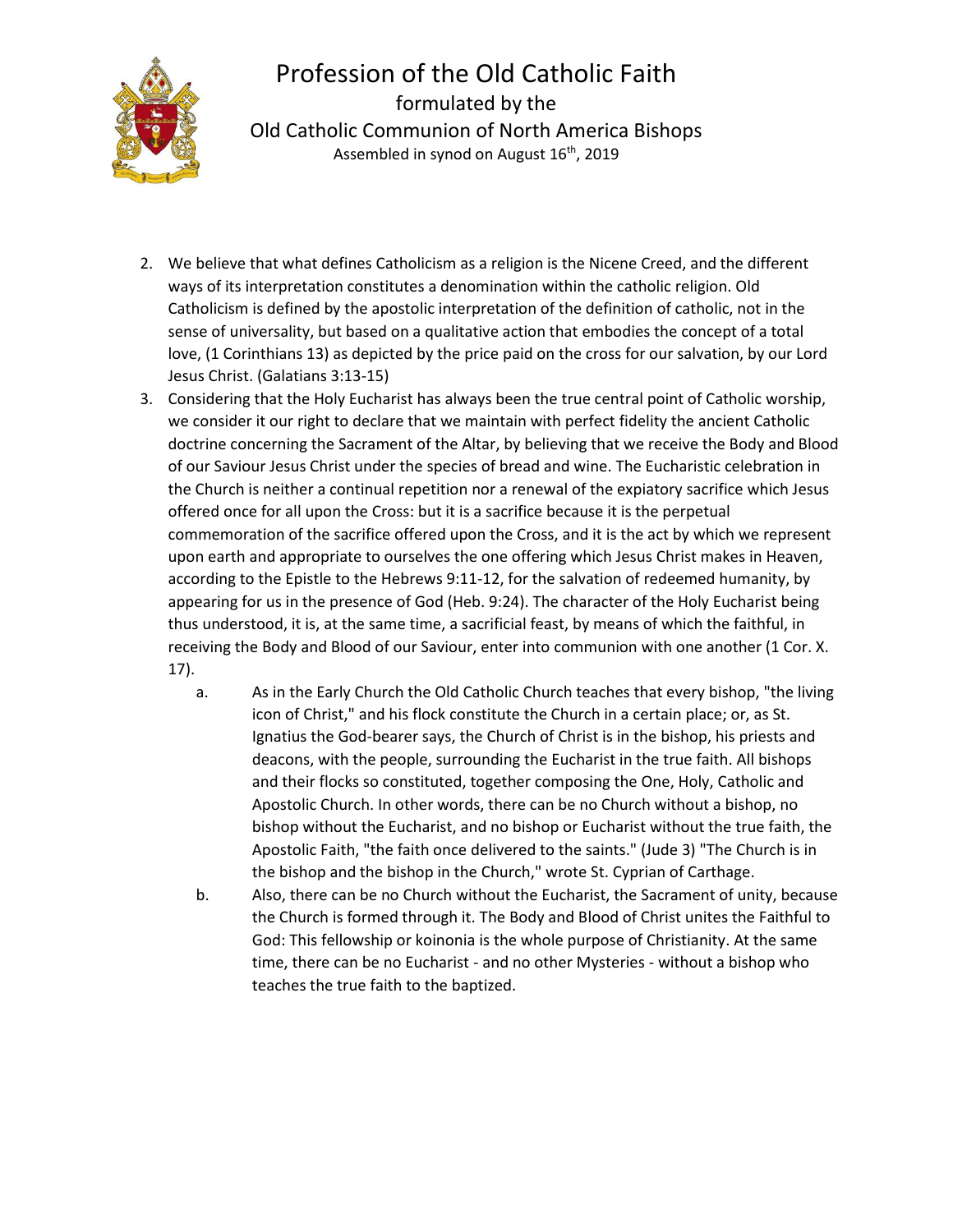

## Profession of the Old Catholic Faith formulated by the Old Catholic Communion of North America Bishops Assembled in synod on August 16<sup>th</sup>, 2019

- 4. We believe there are seven sacraments or mysteries of the Catholic Church, which were instituted by Jesus and entrusted to the Church. Sacraments are visible rites seen as signs and efficacious channels of the grace of God to all those who receive them with the proper disposition. The sevenfold list of sacraments is often organized into three categories: the sacraments of initiation (into the Church, the body of Christ), consisting of baptism, confirmation, and the eucharist; the sacraments of healing, consisting of reconciliation and anointing of the sick; and the sacraments of service: holy orders and matrimony.
- 5. The Old Catholic Church believes Apostolic Succession which is the unbroken line of succession beginning with the apostles and perpetuated through bishops by laying on of hands with proper ritual and intent is essential for Holy Orders and Sacraments to be valid. We only recognize the Eastern Orthodox, Oriental Orthodox, Church of the East, and Old Catholic Churches which do not ordain females as having valid Apostolic Succession and even then the succession must be tested by the bishop having a church in which the fruits of his labor of ministry to the laity is present for just as there can be no church without the bishop there can be no bishop without the church.
- 6. We exhort the priests under our jurisdiction: to teach the essential Christian truths by the proclamation of the Word of God and by the instruction of the faithful; to seek and practice charity when discussing controversial doctrines; and in word and deed to set, in accordance with on the foundations of Scripture, Apostolic Doctrine, and the magisterium of the Apostolic Tradition. (Ephesians 2:19) And based on this foundation we reject the contemporary innovations promulgated by many Anglican and Old Catholic Churches, namely: the ordination of women to the Holy Priesthood, the consecration of women to the Episcopate, the blessing of same-sex unions, and baptism in the name of the Creator, the Redeemer, and the Sanctifier. We also regard these innovations as being in defiance of the Holy Scriptures and in contradiction to the Tradition of the first centuries.
- 7. By maintaining and professing faithfully the doctrine of Jesus Christ, by refusing to admit those errors which by the fault of men have crept into the Catholic Church, by laying aside the abuses in ecclesiastical matters, together with the worldly tendencies of the hierarchy, we believe that we shall be able to combat efficaciously the great evils of our day, which are unbelief and indifference in matters of religion.